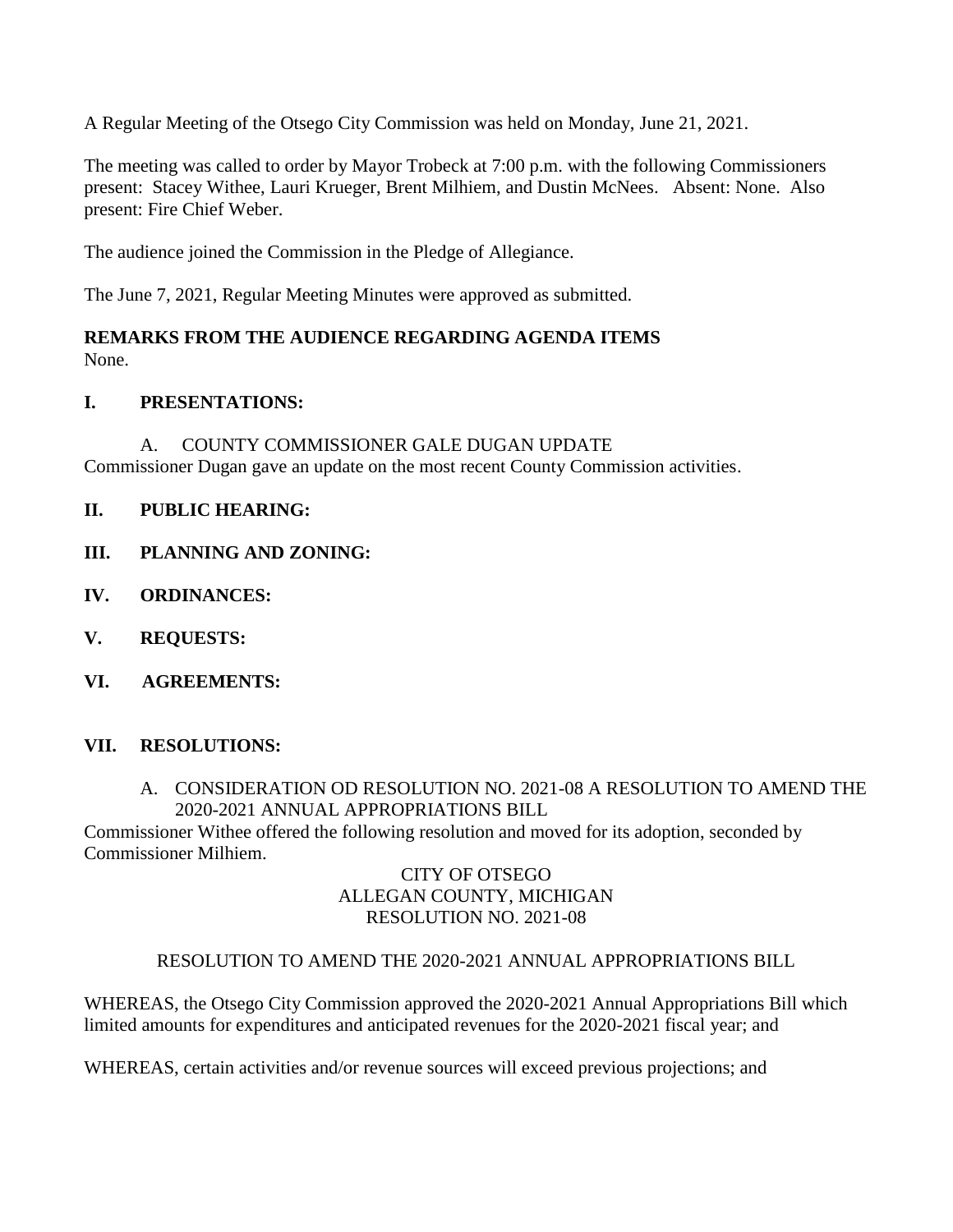WHEREAS, the Otsego City Commission wishes to formally amend the annual appropriations bill in acknowledgement of the need for revisions,

THEREFORE, BE IT RESOLVED, that the Otsego City Commission hereby approves the following increases and decreases to the 2020-2021 Annual Appropriations Bill:

| <b>General Fund Revenues</b>          |                                         |               |  |  |
|---------------------------------------|-----------------------------------------|---------------|--|--|
| 101-000-573.000                       | <b>LCSA</b>                             | (\$17,180)    |  |  |
| 101-000-673.006                       | Sale of Bldgs/Land                      | \$3,925       |  |  |
| 101-000-696.000                       | <b>Insurance Recoveries</b>             | \$41,175      |  |  |
| Net Increase/(Decrease)               |                                         | \$27,920      |  |  |
|                                       |                                         |               |  |  |
| <b>General Fund Expenditures</b>      |                                         |               |  |  |
| 101-172-826.000                       | City Manager - Legal                    | \$12,000      |  |  |
| 101-253-948.000                       | <b>City Treasurer-Computer Services</b> | \$3,000       |  |  |
| 101-441-929.000                       | DPW - Lawn Maintenance                  | \$2,000       |  |  |
| 101-441-931.000                       | DPW - Bldg & Grounds Maintenance        | \$2,000       |  |  |
| 101-443-802.000                       | <b>General Services - Contracts</b>     | \$13,000      |  |  |
| 101-751-931.000                       | Parks - Bldg & Grounds Maint            | \$25,490      |  |  |
| 101-991-999.225                       | Transfers Out - Solid Waste & Recycling | $(\$15,000)$  |  |  |
| Net Increase/(Decrease)               |                                         | \$42,490      |  |  |
|                                       |                                         |               |  |  |
| Major Street Fund Expenditures        |                                         |               |  |  |
| 202-490-706.000                       | M-89 Trees & Shrubs - DPW Wages         | \$1,500       |  |  |
| 202-490-706.001                       | M-89 Trees & Shrubs - Part-Time Wages   | \$150         |  |  |
| 202-490-715.000                       | M-89 Trees & Shrubs - FICA              | \$150         |  |  |
| 202-490-718.000                       | M-89 Trees & Shrubs - Retirement        | \$150         |  |  |
| 202-490-721.000                       | M-89 Trees & Shrubs - Workers Comp      | \$100         |  |  |
| 202-490-802.000                       | M-89 Trees & Shrubs - Contracts         | \$100         |  |  |
| 202-490-940.000                       | M-89 Trees & Shrubs - Motor Equipment   | \$700         |  |  |
| 202-901-970.000                       | Capital Improvements - Capital Outlay   | $(\$315,000)$ |  |  |
| Net Increase/(Decrease)               |                                         | $(\$312,150)$ |  |  |
|                                       |                                         |               |  |  |
| <b>Local Street Fund</b>              |                                         |               |  |  |
| Revenues                              |                                         |               |  |  |
| 203-000-673.006                       | Sale of Bldgs/Land                      | \$118,915     |  |  |
| 203-000-699.211                       | Transfer In - Street & Bridge Fund      | \$20,000      |  |  |
| Net Increase/(Decrease)               |                                         | \$138,915     |  |  |
|                                       |                                         |               |  |  |
| <b>Local Street Fund Expenditures</b> |                                         |               |  |  |
| 203-468-940.000                       | Trees & Shrubs - Motor Equipment        | \$2,000       |  |  |
| 203-901-970.000                       | Capital Improvements - Capital Outlay   | \$190,000     |  |  |
| 203-901-971.000                       | Capital Improvements - Land Purchases   | \$27,000      |  |  |
| Net Increase/(Decrease)               |                                         | \$219,000     |  |  |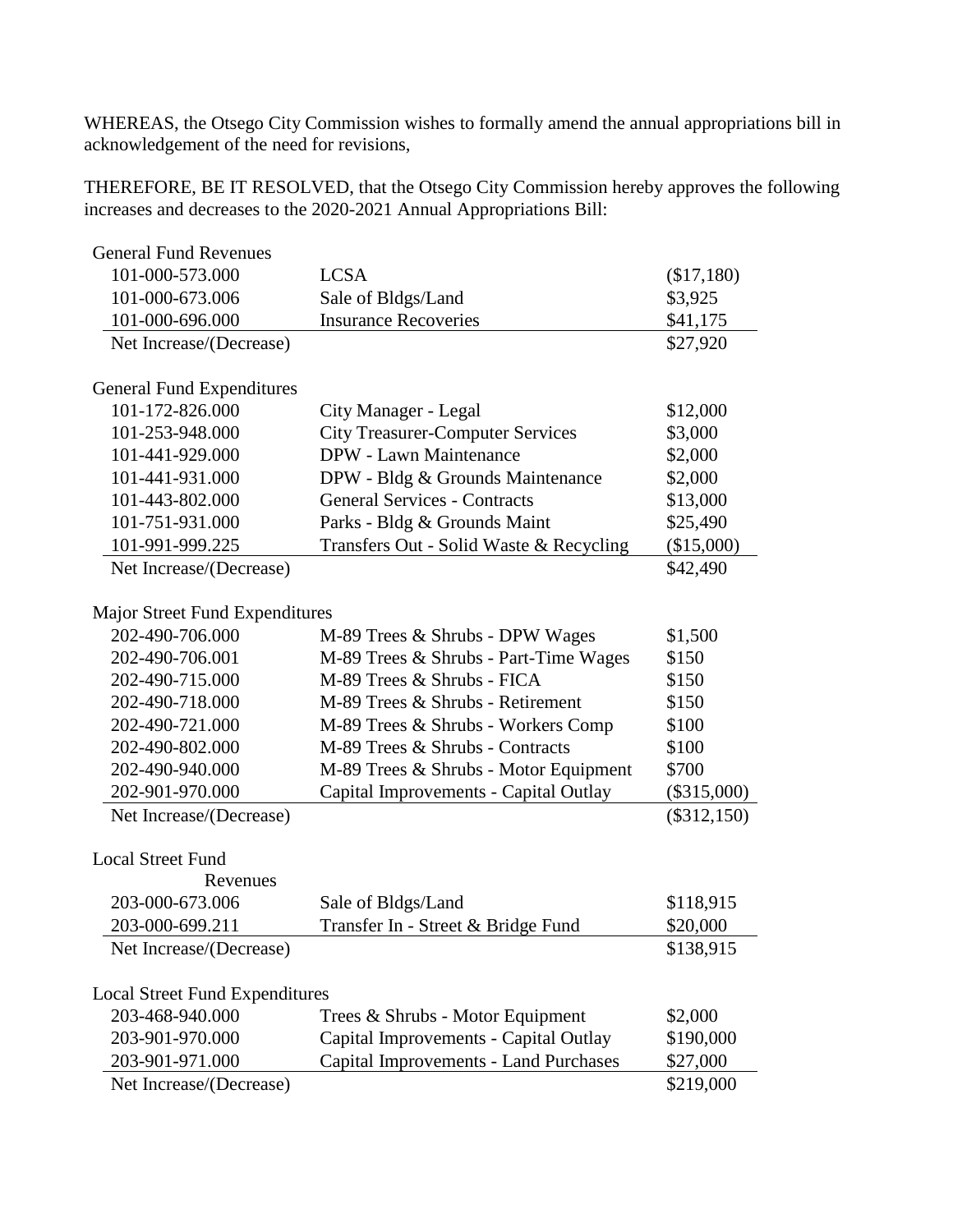| <b>Public Safety Fund Revenues</b>        |                                        |               |
|-------------------------------------------|----------------------------------------|---------------|
| 205-000-477.000                           | <b>Building Permits</b>                | \$7,000       |
| 205-000-478.000                           | <b>Electrical Permits</b>              | \$3,500       |
| 205-000-479.000                           | Mechanical/Plumbing Permits            | \$6,500       |
| 205-000-505.336                           | <b>Federal Grants - Fire</b>           | \$138,600     |
| 205-000-573.000                           | <b>LCSA</b>                            | \$43,945      |
| 205-000-582.002                           | Firefighter Fees - Otsego Twp          | \$5,000       |
| Net Increase/(Decrease)                   |                                        | \$204,545     |
| <b>Public Safety Fund Expenditures</b>    |                                        |               |
| 205-301-948.000                           | Police Dept - Computer Services        | \$7,000       |
| 205-336-704.001                           | Fire Dept - Fire Officer Compensation  | \$10,000      |
| 205-336-704.102                           | Fire Dept - City Fire Calls            | \$8,000       |
| 205-336-704.108                           | Fire Dept - City Medical Calls         | \$20,000      |
| 205-336-760.000                           | Fire Dept - Minor Equipment Purchase   | \$142,000     |
| 205-336-931.000                           | Fire Dept - Bldg & Grounds Maintenance | \$25,000      |
| 205-336-933.000                           | Fire Dept - Equipment Maintenance      | \$50,000      |
| 205-371-802.000                           | Bldg Insp. - Contracts Bldg Insp       | \$7,000       |
| 205-371-803.000                           | Bldg Insp. - Contracts Electrical Insp | \$3,500       |
| 205-371-804.000                           | Bldg Insp. - Contracts Mechanical Insp | \$6,500       |
| 205-371-826.000                           | Bldg Insp. - Legal                     | \$200         |
| Net Increase/(Decrease)                   |                                        | \$279,200     |
| Street & Bridge Fund Expenditures         |                                        |               |
| 211-991-999.203                           | Transfers Out - Local Street Fund      | \$20,000      |
| Net Increase/(Decrease)                   |                                        | \$20,000      |
| Solid Waste & Recycling Fund Revenues     |                                        |               |
| 225-000-573.000                           | <b>LCSA</b>                            | \$53,785      |
| 225-000-640.000                           | <b>Transfer Station Receipts</b>       | \$7,000       |
| 225-000-696.000                           | <b>Insurance Recoveries</b>            | \$3,655       |
| Net Increase/(Decrease)                   |                                        | \$64,440      |
| Solid Waste & Recycling Fund Expenditures |                                        |               |
| 225-525-931.000                           | Recycling - Bldg Maintenance           | \$2,500       |
| 225-525-940.000                           | Recycling - Motor Equipment Rental     | \$5,000       |
| 225-528-802.001                           | <b>Transfer St - Refuse Containers</b> | \$3,500       |
| 225-528-931.000                           | Transfer St - Bldg Maintenance         | \$2,500       |
| Net Increase/(Decrease)                   |                                        | \$13,500      |
| <b>DDA</b> Revenues                       |                                        |               |
| 248-000-673.006                           | Sale of Bldgs/Land                     | $(\$650,550)$ |
| Net Increase/(Decrease)                   |                                        | $(\$650,550)$ |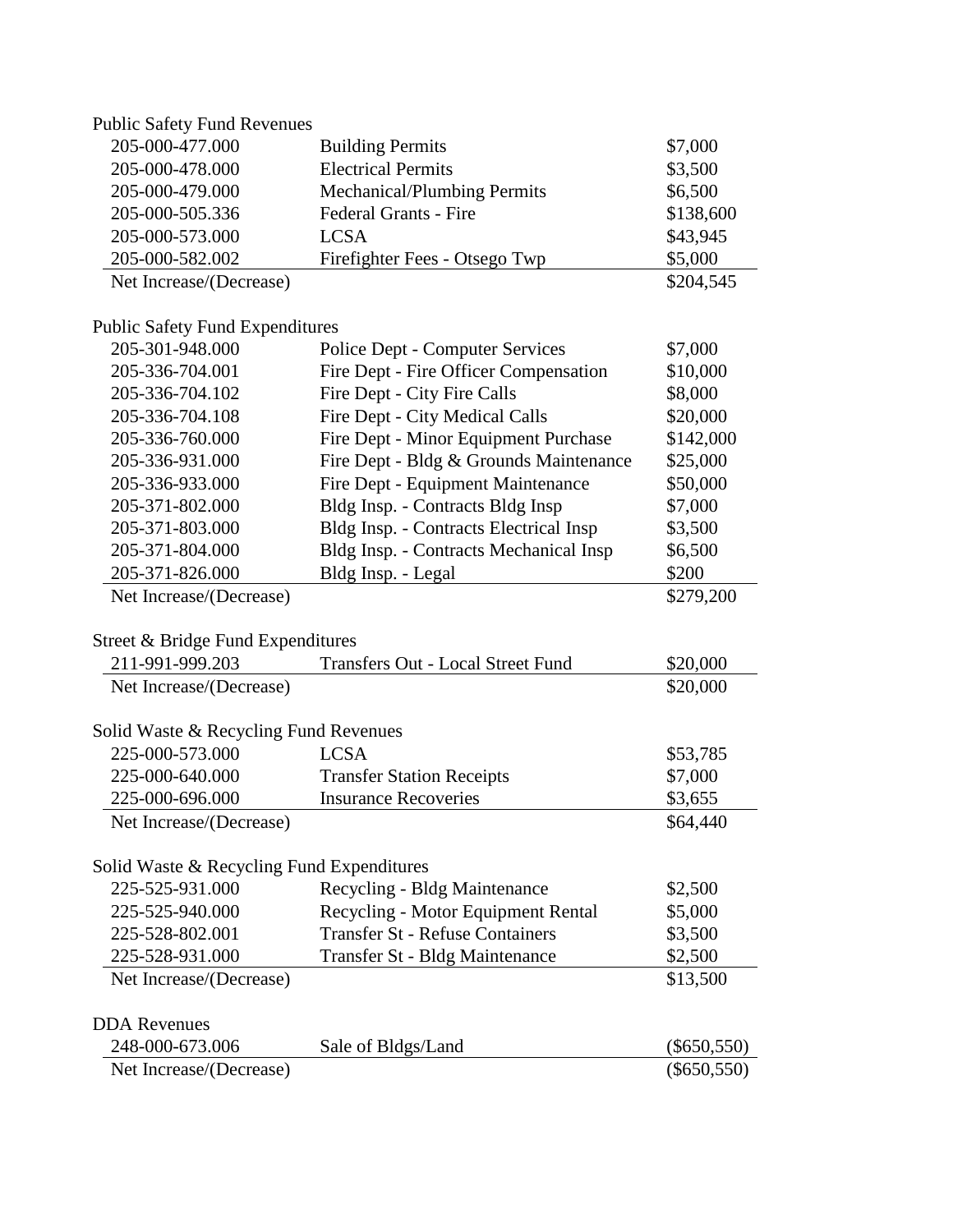| <b>Equipment Replacement Fund</b> |                         |          |  |  |
|-----------------------------------|-------------------------|----------|--|--|
| 402-901-977.301                   | Equipment - Police Dept | \$1,000  |  |  |
| Net Increase/(Decrease)           |                         | \$1,000  |  |  |
| Water Fund Expenditures           |                         |          |  |  |
| 591-550-802.000                   | Water Mains - Contracts | \$25,000 |  |  |
| 591-552-802.000                   | Water Admin - Contracts | \$6,515  |  |  |
| Net Increase/(Decrease)           |                         | \$31,515 |  |  |

YEAS: Commissioners: Cyndi Trobeck, Stacey Withee, Brent Milhiem, Dustin McNees, Lauri Krueger.

NAYS: Commissioners: None.

ABSTAIN: Commissioners: None.

ABSENT: Commissioners: None.

#### RESOLUTION DECLARED ADOPTED .

#### **VIII. APPOINTMENTS:**

A. CONSIDERATION OF THE MAYOR'S REAPPOINTMENT OF TOBY ESTERLINE AND BEN POBOCIK TO THE DDA/MAIN STREET BOARD, TERM EXPIRING JULY 1, 2025

Commissioner McNees moved to confirm the Mayor's reappointment of Toby Esterline and Ben Pobocik to the DDA/Main Street Board, term expiring July 1, 2025, seconded by Commissioner Krueger. CARRIED UNANIMOUSLY.

### **IX. DISCUSSION ITEMS:**

**MANAGER'S REPORT** None.

**COMMUNICATIONS** None.

### **REMARKS FROM THE AUDIENCE**

#### **COMMISSIONERS' COMMENTS**

Commissioner Withee – she asked Fire Chief Weber for a COVID Update. He gave a detailed COVID19 update, which included a Mask update, Delta Variant update, and a Region 5 update. She commented that you can get a ten-dollar coupon from Meijer if you get the shot.

Commissioner Krueger – she thanked the following County Commissioner Dugan; Fire Chief Weber; and her fellow Commissioners. She commented that the Commission doesn't always have to agree and